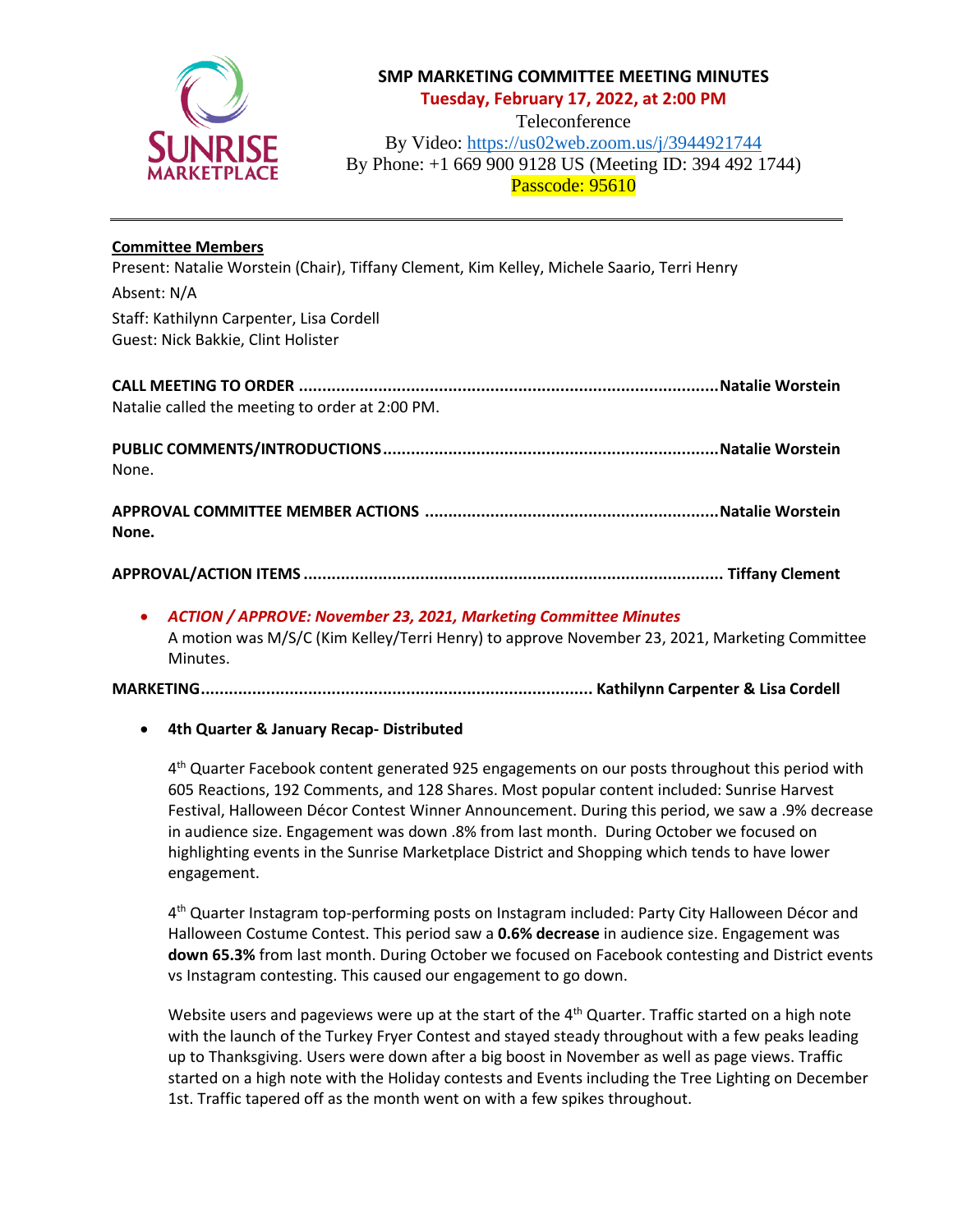#### **January**

Instagram - This month saw another increase in audience size. This month saw a small decrease in engagement although we saw great responses on the posts for the month. There was a total of 3,042 post likes and 3,463 post comments.

Facebook - Engagement was higher this month. In January we did not run a website contest which brought more engagement to our Facebook New Year New You contest**.** 

Website - Users and pageviews were down this month, but traffic steadily increased over the month with large spikes around the launch of the Month of Love campaign and its contests. this month.

Instagram - We promoted new activities for the New Year, Community Engagement, and driving traffic to the District after Holiday Shopping. The contest consisted of 21 days in January, with 24 hour flash giveaways. The contest ran from January 3, 2022 – to January 21, 2021. One winner was announced each day for a \$50 Gift Card to a predetermined business in the District.

Facebook - We promoted new activities for the New Year, Community Engagement, and drive traffic to the District after Holiday Shopping. The contest consisted of 4 chances to win. Each week a new topic was posted: Craft More, Eat Healthily, Be Active, and Read More. The contest ran from January 3, 2022 – to January 30, 2021. One winner was announced every Monday for a \$50 Gift Card to a predetermined business in the district.

## • **Upcoming Events and Contests**

## o **February – Month of Love (Focus on Dine)**

February is the "Month of Love", primarily promoting restaurants in the SMP district with a focus on Valentine's Day. We will focus on Instagram and Facebook to drive traffic to our website and to promote businesses located in SMP with the goal of increasing foot traffic. We will run two contests noted below:

**A Month of LOVE** - Comment contest each week. The winner can choose a \$100 gift card to a restaurant in the district. The objective of the comment contest is to help build engagement on SMP Facebook, encourage consumers to promote SMP District businesses. Every Monday, we will post a category for a week-long comment contest. The winner will be announced the following Friday.

**V-Day Gift Card Package** - Comment Contest. The winner will receive \$250.00 dollars' worth of gift cards to businesses in the district. The questions for the comment contest will be, "Tell us about your significant other!" and "What do you LOVE about them?"

# o **March – Month of Luck (Focus on Play)**

**St. Patrick's Day -** Find the Lucky Leprechaun in the District for a chance to win a \$75 gift card to that place. Starting March 1st through March 17th, Staff will visit predetermined businesses in the District with Lucky, snap a photo, and post the riddle for consumers to guess what SMP business he is at. One lucky winner will win Lucky's Pot of Gold on March 17th. The objective of the Instagram contest will promote awareness and encourage consumer engagement with an interactive contest to locate the Leprechaun. Staff will focus primarily on small businesses with the intention of promoting and driving traffic to those businesses.

• **Advertising –** SMP ran digital ads on Sacramento Bee Digital for the Holiday Contesting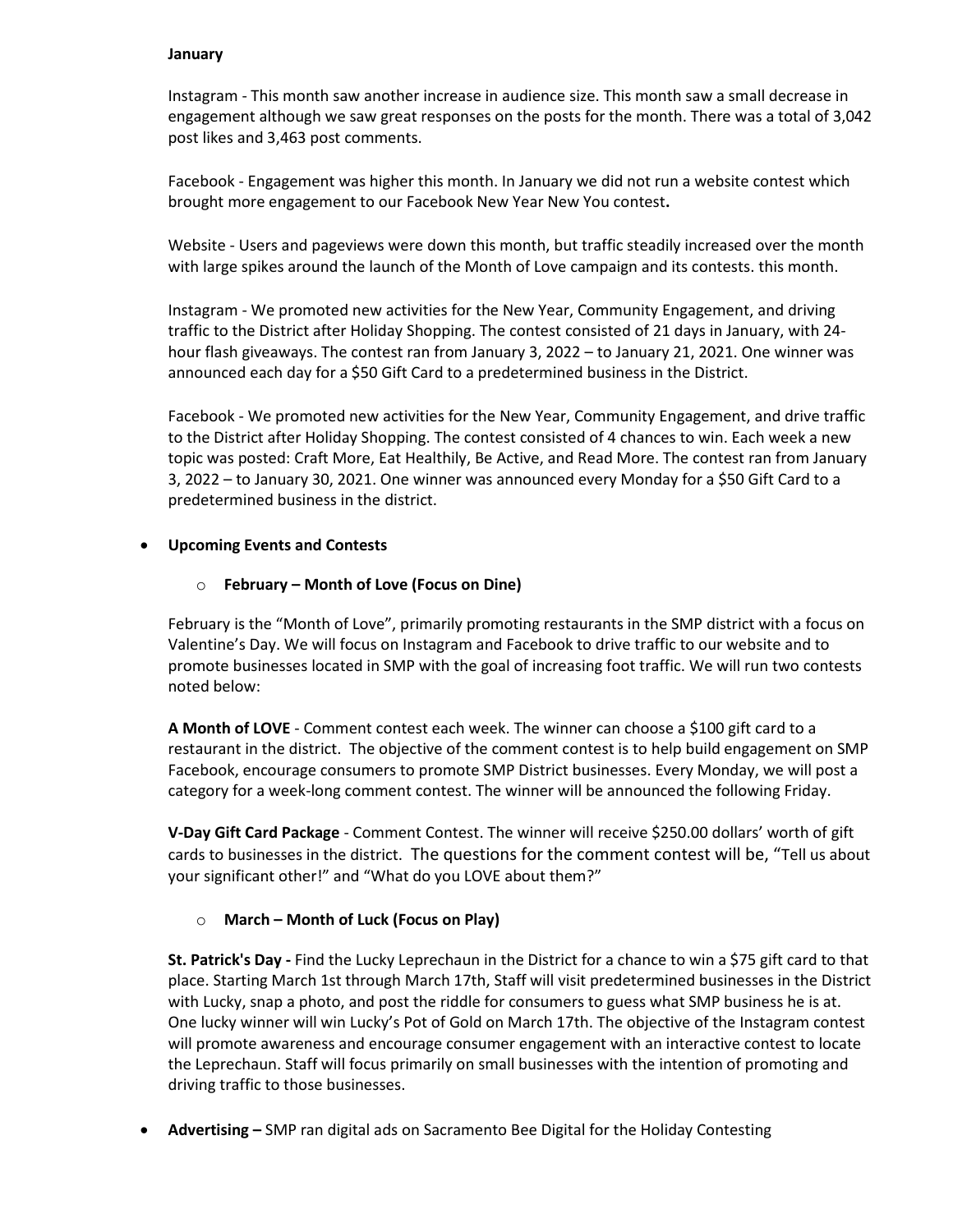#### o **CH Sentinel and CH Messenger digital ads**

SMP ran Holiday ads and will run "Month of Love" ads on the Citrus Heights Sentinel.

## **Q2 Discussion .................................................................................................................... Lisa Cordell**

The Marketing Committee discussed various ways to increase website traffic and increase new users and clicks as it seems we are getting a lot of repeat users. Nick reported that the new users identified in the marketing recaps may not be new users, but users entering the site from new IP addresses. Terri suggested that we add a leprechaun to the website and hide it on a business where people must click around to find it after being given a clue on Facebook. The contest will likely increase click-throughs and drive traffic to our website.

The Committee also suggested that we add an email confirmation when users sign up for a contest on the website and have events listed on the confirmation email.

Staff also reported that we have two logos that we will use in our future branding efforts. The SMP Cares Logo will be used in conjunction with any of our community engagement efforts and SMP Live which will be used in our Facebook Live efforts.

## **Q2 Events. ......................................................................................................................... Lisa Cordell**

Spring (TBA) Art Mixer/Craft event at Marketplace at Birdcage – Staff is working to identify an event that will take place at MarketPlace at Birdcage. The staff has discussed an Art Mixer or Craft Fair style event.

Farmers Market Spring Has Sprung Event - April 9, 2022 – SMP will supplement the event with a Blue Grass band and inflatable.

Brews and the Burbs - May 21, 2022 – Staff continues to work hard on the event. Staff has secured digital and radio campaigns on six radio stations including 98 Rock, 94.7, 1140 Sports Talk, KNCI, and Mix 96. We have also secured a digital campaign with Comcast.

|--|--|

|--|--|

SMP hired private security to work the weekends during the days that Jeff is not working and to assist in helping move transients along.

SMP will be moving the office to a new location at the Greenfaire Village Center. Kathilynn is currently in negotiations with owners who seem enthusiastic about SMP locating in their shopping Center.

Jersey Mike is located in the former Pink Berry location.

The City of Citrus Heights has launched a Small Business COVID-19 Recovery Grant Program, funded by the federal American Rescue Plan Act (ARPA). The City is accepting applications through March 26<sup>th</sup>.

**ADJOURN MEETING ...................................................................................................Natalie Worstein The meeting was adjourned at 3.01 pm by Natalie Worstein.**